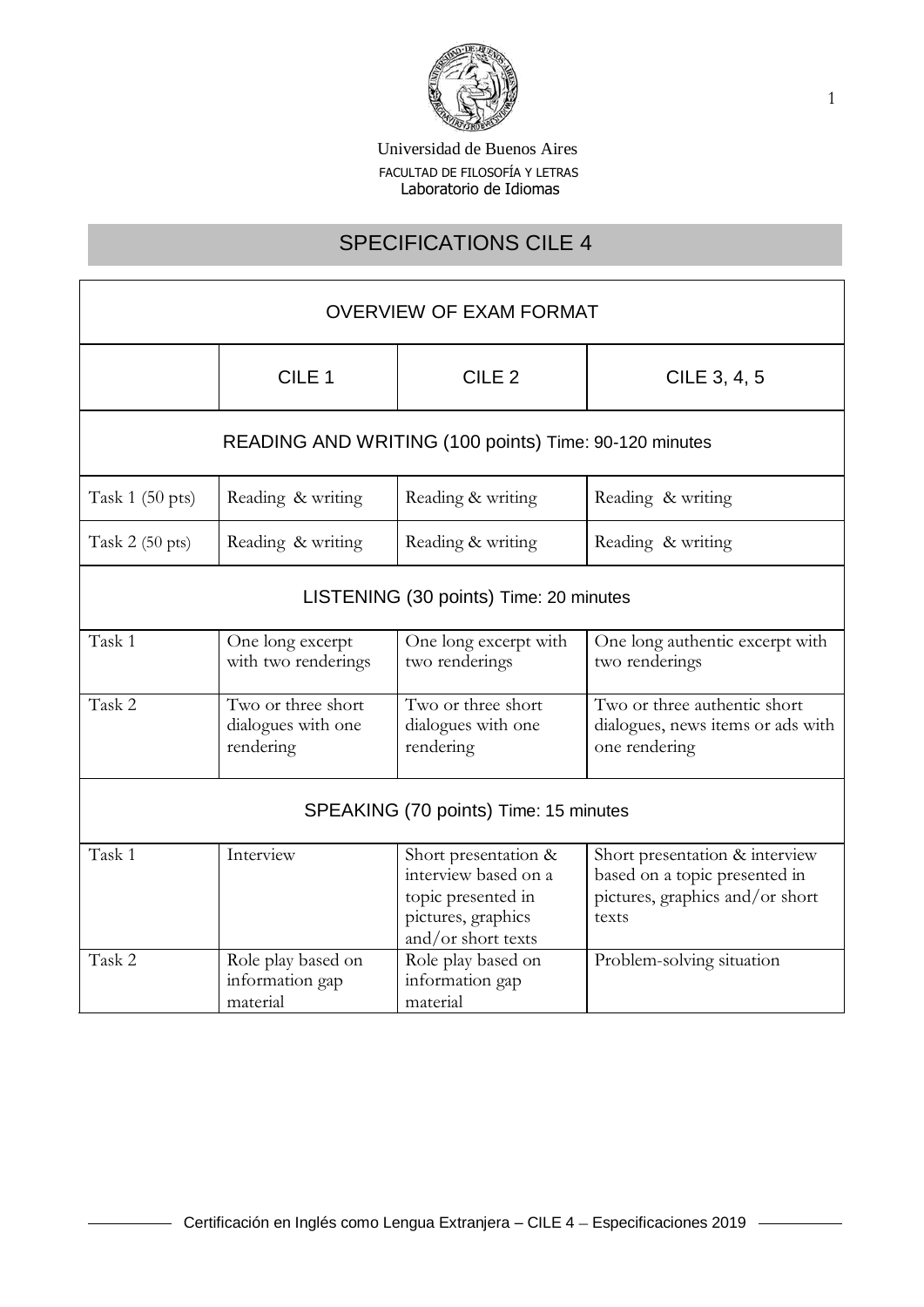

## READING AND WRITING SECTION

In the two tasks in this section candidates will be expected to write a text on the basis of the input provided by an authentic text. Successful completion of each task will require candidates to select, summarize or comment on relevant information from the text and transfer this information to the requested written text guided by the writing purpose and following conventions of genre, information routines and register.

Candidates will write a total of **350-380** words using two of the following genres:

- $\Box$  A formal letter; e.g. a letter of request, complaint or apology; a letter of application, a letter asking for information;
- A news article;
- $\Box$  A descriptive narrative e.g. a personal experience on a blog, a crime story, a news item, the presentation of a typical product, the presentation of an organisation in a home page;
- $\Box$  An informative text; e.g a review;
- □ A persuasive text, e.g. an ad;
- $\Box$  An opinion piece, e.g. a letter to the editor, a comment on a blog, an opinion essay.
- An argumentative piece

An example of an integrated task at this level:

Imagine you are the father of a student of Clayton Valley High School. You have read the article below and you do not agree with the points mentioned. Write a comment:

- Describe the situation at school before the deal with ZapMe! was made.
- $\Box$  Explain the deal with ZapMe!
- □ Encourage other schools to do business with ZapMe!

Your comment will be posted on an educational internet forum, where parents, teachers and students share experiences and opinions.

REMEMBER to use the information in the text whenever necessary.

Written texts will be graded according to: relevance and adequacy of content with respect to reading input and writing purpose, organisation and cohesion, vocabulary, grammatical range and accuracy, and punctuation and spelling

Candidates will have to read authentic texts from different sources ranging from magazine and newspaper articles to excerpts from academic texts with a length of 800-1200 words. They may find the following text types, information routines and content: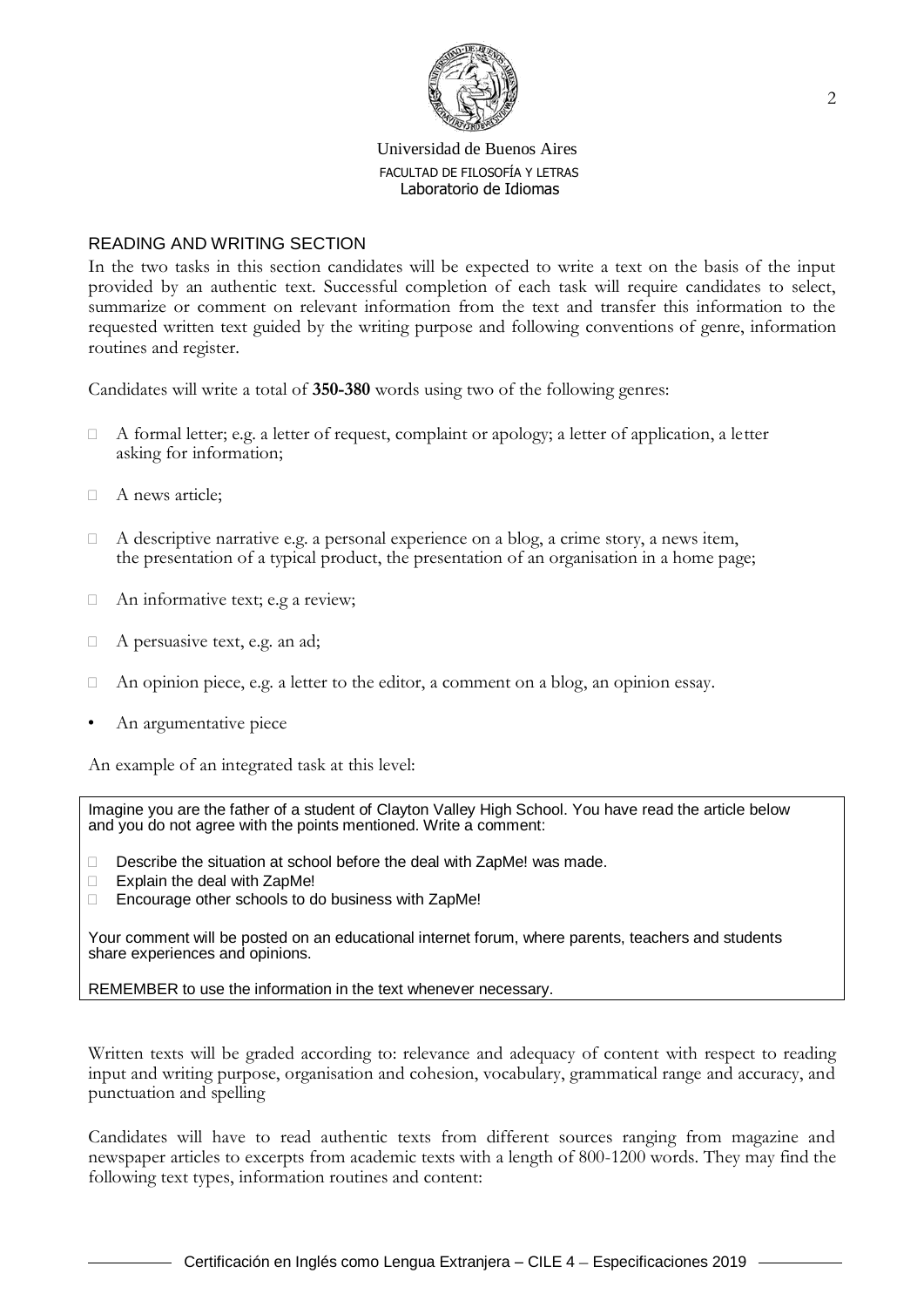

- □ Informative/Narrative (Reports: biographical notes, news, historical accounts, newspaper articles; short stories)
- $\Box$  Descriptive (impressionistic descriptions, e.g. travel accounts)
- Expository (broader accounts of esp. abstract phenomena, e.g. newspaper articles, excerpt from educational materials)
- Argumentative and opinion essays

Information routines that may appear within texts: cause and effect, comparison and contrast, process description

Topics: science and technology – health and fitness – relationships – personal experience – ethics – psychology – mass media – music and art – society – history – lifestyles – sports – cooking – environmental issues – business – crime and punishment – clothing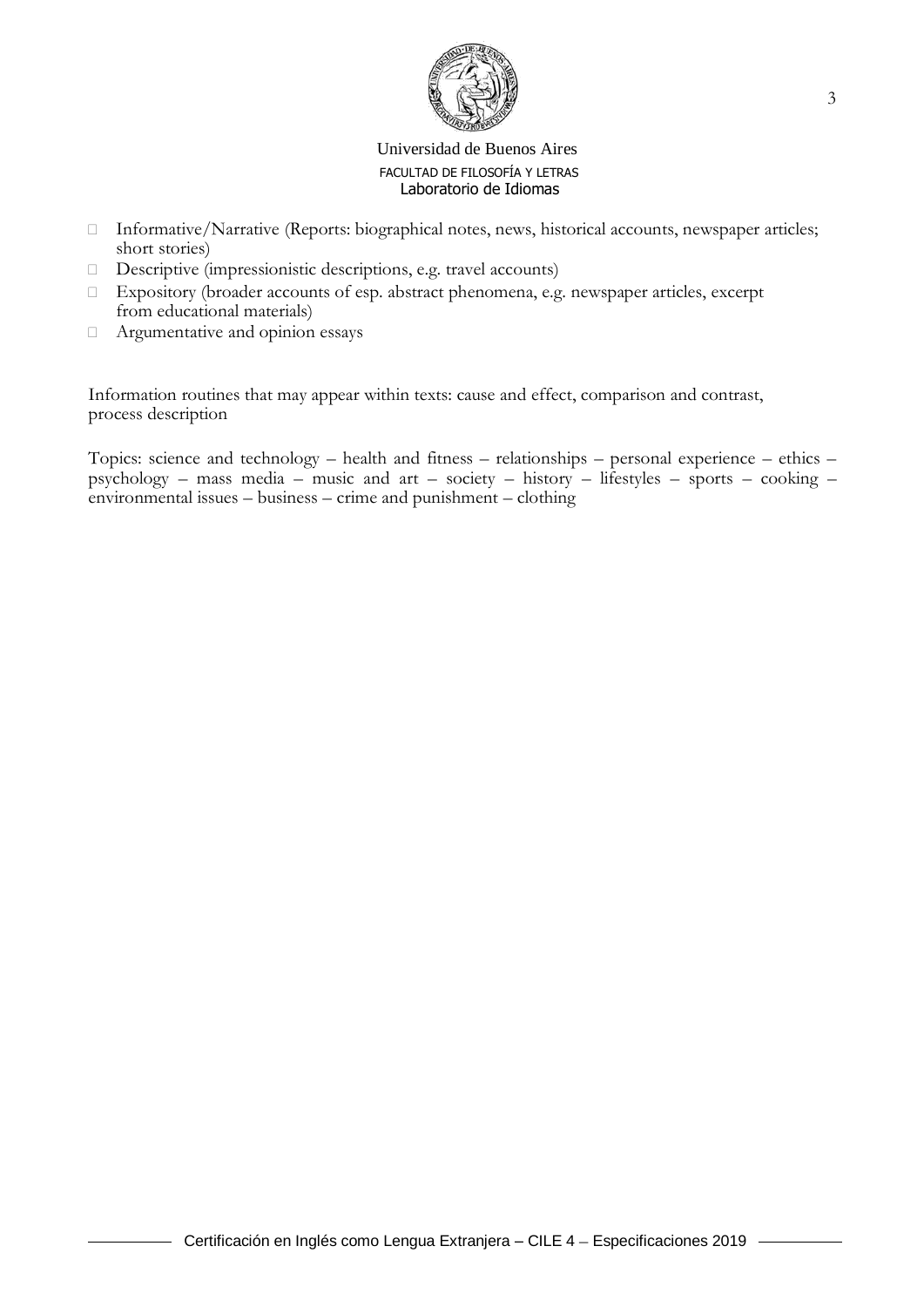

# LISTENING SECTION

This section will assess students´ ability to understand different types of authentic aural texts of a British or American variety by showing understanding of gist, detailed information or specific information.

# Task 1

In task one they will listen to a long excerpt (a dialogue or monologue) twice. They might encounter any of the following authentic text types and content:

- $\Box$  Film/book reviews
- **Presentation of a topic**
- $\Box$  Narrative (news, personal accounts, storytelling, etc)
- □ News reports
- Interviews

Topics: science and technology – health and fitness – relationships – personal experience – psychology – mass media – music and art – society – history – lifestyles – sports – cooking – environmental issues – business – ethics – crime and punishment – clothing

Candidates will have to perform any of the following skills:

- $\Box$  Identifying main ideas
- Identifying supporting details

Most test methods will be of an open-ended type: e.g. short-answer questions; information-transfer techniques: e.g. Complete a chart, label a diagram with short phrases. Some objective type items may also be included: e.g. true/false statements, multiple choice questions.

Task 2

In task two they will listen to 2 or 3 short excerpts once. These excerpts may be: authentic radio ads, conversations or news items.

Candidates will mainly have to perform any of the following skills:

- $\Box$  Identifying the major topic
- $\Box$  Inferring the role of the participants in a situation
- $\Box$  Identifying specific information

Test methods used might include short answers, multiple choice questions or true/false statements.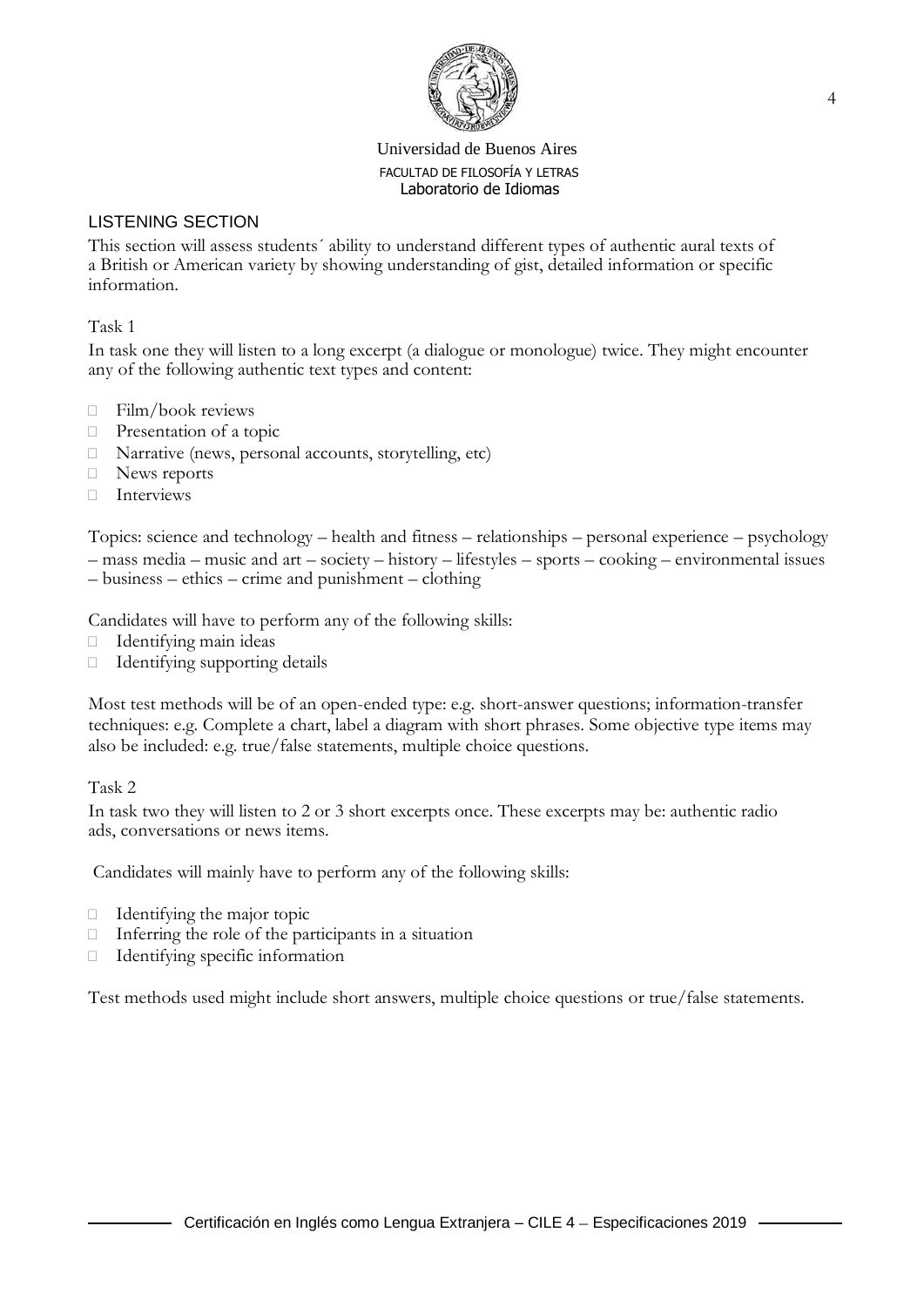

## SPEAKING SECTION

This section aims to assess students´ ability to use spoken English in a wide range of interactions and monologues.

The board will be made up of two examiners, of which one will lead the interaction with the student(s). Students will be paired up if possible to interact with each other.

Part I:

Examiners will ask questions on topics related to work, school, leisure time to help candidates feel at ease. Then candidates will be given a sheet with printed input and guiding questions to prepare a brief presentation on the topic. After a short talk, they will be asked further questions on the topic related to their own experience and opinions.

## Part II:

In pairs candidates will be presented with a problem. They will be invited to interact and cooperate to reach a decision.

#### *Topics:*

Daily routines – education – occupations and jobs – travelling – science and technology – health and fitness – relationships – personal experience – psychology – mass media – music and art – society – history – lifestyles – sports – cooking – environmental issues – business – ethics – crime and punishment – clothing

## *Expected performance*

At this level, users are expected to be able to use the structures of the language with ease and fluency. They can interact in formal and informal situations, taking part in casual conversations and complex or abstract discussions.

If studying, users can use appropriate register and style.

In the workplace, they can perform professional and management activities.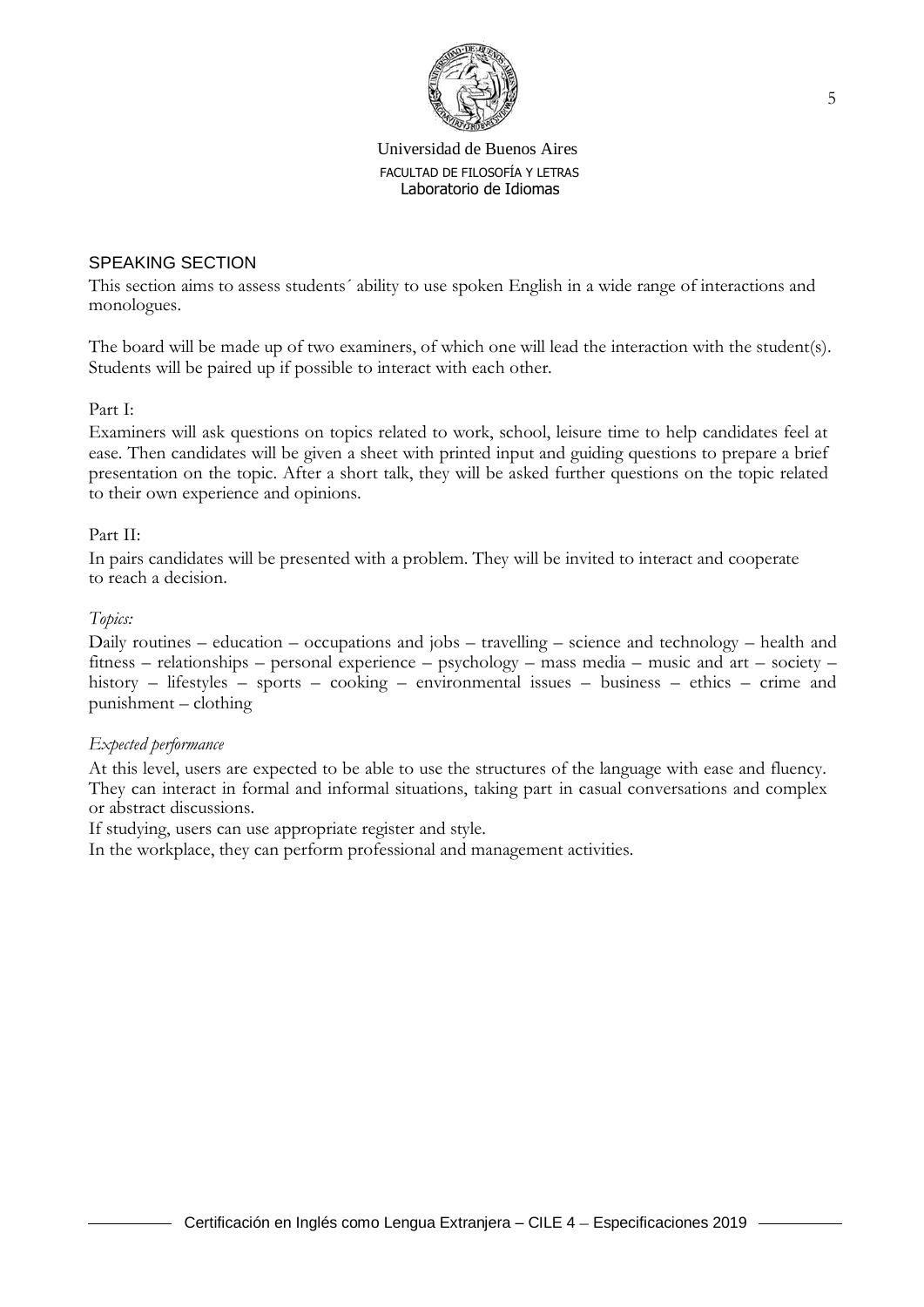

# LANGUAGE SPECIFICATIONS

Candidates at this level tend to use the following structures, functions and vocabulary with a certain level of accuracy since many of these language items have been acquired by this stage.

| Grammarltems                                                                                                                                                                                                                                                                                                                                              | Functions                                                                                                                                                                                                                                                                                                                  |
|-----------------------------------------------------------------------------------------------------------------------------------------------------------------------------------------------------------------------------------------------------------------------------------------------------------------------------------------------------------|----------------------------------------------------------------------------------------------------------------------------------------------------------------------------------------------------------------------------------------------------------------------------------------------------------------------------|
| Narrative tenses: Past Simple, Past Continuous, Past<br>Perfect and Past Perfect Continuous                                                                                                                                                                                                                                                               | Describing main events in the past, actions in progress,<br>events happening before the main event in the past,<br>emphasising durations                                                                                                                                                                                   |
| The continuous aspect. Present Continuous, Present<br>Perfect Continuous, Future Continuous, Future Perfect<br>Continuous. State and action verbs.                                                                                                                                                                                                        | Emphasising that an action lasts for some time or is<br>repeated.<br>Describing an action in progress at a particular time<br>Describing a situation which is temporary. Referring to<br>something which will be happening in the future or<br>something that will continue for some time before a<br>future point in time |
| The perfect aspect: Present, Past and Future Perfect<br>Time expressions associated with these tenses                                                                                                                                                                                                                                                     | Describing actions which started in the past and continue<br>in the present, that refer to unfinished periods of time,<br>to recent past, to undefined past., to an action that<br>happened before another action in the past.<br>Emphasising duration, continuity or repetition. Linking<br>two future times              |
| Future : going to, will, Present Continuous, Present Simple<br>Future clauses: if, when, in case. Verbs +infinitive(aim,<br>arrange, expect, hope, intend, plan, prepare)<br>Future Continuous Future Perfect<br>Modals, adverbs and phrases(may, almost certainly, is<br>likely to be, there's a good chance that, it's bound to, is<br>about to, is to) | Plans and decisions in the future<br>Predictions<br>Near future<br>Official future arrangements<br>Actions in progress or resulting from arrangements or<br>routines, polite requests                                                                                                                                      |
| Reporting verbs (deny, agree, warn, suggest, insist, accuse,<br>remind)                                                                                                                                                                                                                                                                                   | Reporting what someone has said, asked, or thought                                                                                                                                                                                                                                                                         |
| Zero, first, second and third type conditionals, mixed<br>conditionals<br>Wish, if only                                                                                                                                                                                                                                                                   | Expressing hypothetical or imaginary situations in the<br>present or the past.                                                                                                                                                                                                                                             |
| The active and the passive. Past Perfect, going to future,<br>used to.<br>Passive + (think, believe, consider, say, expect) + infinitive-<br>have + part participle<br>Causative have                                                                                                                                                                     | Expressing formality. Newspaper reports. Avoid<br>mentioning the agent.<br>Describing processes and scientific experiments.<br>Emphasising information.<br>Describing what people think or do for us.                                                                                                                      |
| Used to, would, be used to, get used to                                                                                                                                                                                                                                                                                                                   | Describing past habits, states, and conditions. Talking<br>about what we are-were or became accustomed to<br>doing                                                                                                                                                                                                         |
| Modal Verbs: Can, could, may, must, ought to, would<br>rather (Past modals)                                                                                                                                                                                                                                                                               | Expressing obligation, necessity, different degrees of<br>probability, possibility, permission. Arriving to<br>conclusions, expressing criticism                                                                                                                                                                           |
| Gerunds - Present Participle (as part of continuous verbs,<br>as adjectives, after prepositional phrases, as subjects, as<br>objects, after certain verbs) and Infinitives( of purpose,<br>after verbs, after objects, after modals)                                                                                                                      | Depending on lexical item                                                                                                                                                                                                                                                                                                  |